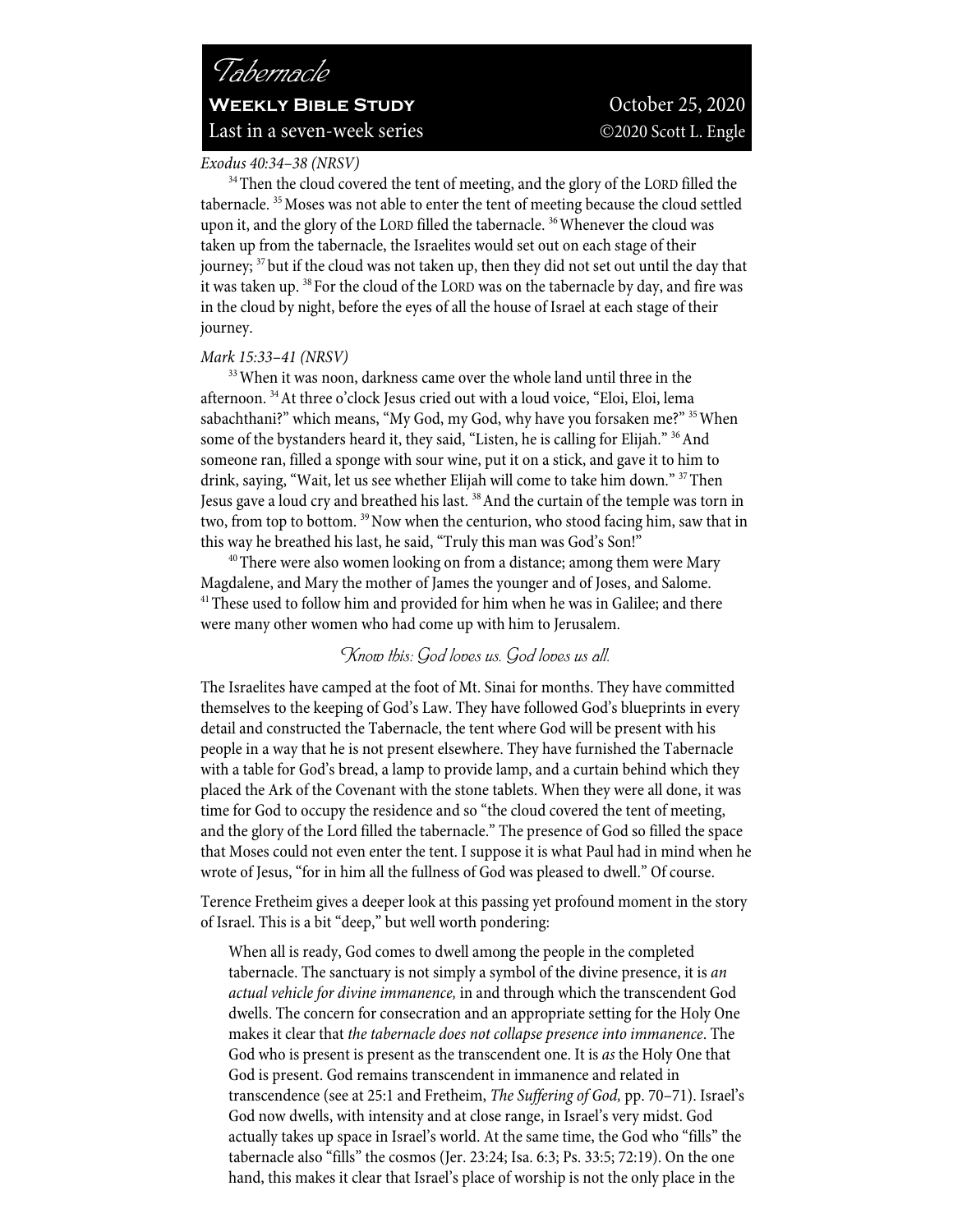world where God's presence can be found. God cannot be so confined; God is both near and far. Yet there is no other *specific place* in creation that is said to be filled up with God; the focused choice of place by God provides for an intensity of presence that is not true of the creation generally. The tabernacle may thus be said to be a kind of *material "body" for God*. It is no wonder that the New Testament can pick up this language of fullness and use it for God's bodily dwelling in Jesus (Col. 1:19; 2:9; Eph. 1:23; John 1:14–16).

Moreover, Israel's God is not present just in isolated moments of Israel's life, or only to key leaders, but is present to the community as a whole on an ongoing basis. God continues to lead the people in all of their journeyings (see Num. 9:15– 23; 10:11–13). The dwelling of God is not a static, immobile, unchanging presence. There is movement with this God, a movement that signals the comings and goings of Israel (on the continuing use of the verbal as well, see Num. 9:18–20). The people are now no longer subjected to a changeless system, to an increasingly dispiriting bondage. They are followers of a God who is on the move, in whose service true freedom and joy are to be found.<sup>1</sup>

All of which Fretheim speaks emerges in the story going forward, as God is with his people in good times and bad, in their faithfulness and their unfaithfulness. God's relentless pursuit of his people expresses the abiding love of God for his flawed and weak creatures. I suppose that in a series titles, Knowing God, the one big-takeaway ought to be that God is love (1 John 4:8) and gave his only son out of love for us all (John 3:16).

For the rabbis of Israel, the darkest moment in the Bible was the making and worshiping of the golden calf (Exodus 32). The depth of such sin and depravity and ungratefulness is hard to comprehend. And yet, in the end, God went forward with his broken people, coming to them to fill the Tabernacle before proceeding to the Promised Land.

One can't help but bring to mind an even more profound demonstration of God's love, the faithfulness of Jesus even to death on a Roman cross.

### *God's love -- for all to see*

Noon passed and a strange, unnatural darkness has overcome Golgotha and all of Jerusalem. The mid-day light recedes as the darkness pushes its way in. It seems as if the world's light is being slowly extinguished. And the minutes roll on. For three hours Jesus has hung on the cross, beaten and bleeding, struggling to push himself upward to take each breath.

Another hour passes. The darkness deepens. The minutes roll on. Still another hour. The passing minutes have slowed to an agonizing crawl in the suffocating gloom.

After six hours on the cross Jesus is near death, almost too weak to accomplish the difficult task of breathing. Alone in the darkness, Jesus is overwhelmed with despair. In desperation he screams out<sup>2</sup>, "Eloi, Eloi, lema sabachthani?" in his native Aramaic. The Jews standing within earshot recognize these words as the opening verse of Psalm 22, an expression of soul-crushing desolation. The psalmist feels that even God has abandoned him – *My God, my God, why have you forsaken me?* Now, it is Jesus' prayer, his word of dereliction.<sup>3</sup>

Merriam-Webster defines "forsake" as "to renounce or turn way from entirely." To forsake someone in need is to abandon them, to leave them. That is how the psalmist felt. That is how Jesus felt. I'm pretty sure that we've all felt forsaken. Indeed, when we

<sup>&</sup>lt;sup>1</sup> Terence E. Fretheim, *Exodus*, Interpretation, a Bible Commentary for Teaching and Preaching, (Louisville, KY: John Knox Press, 1991), 315–316.

<sup>&</sup>lt;sup>2</sup> The Greek word that Mark uses here suggests something akin to a scream.

<sup>&</sup>lt;sup>3</sup> This fourth of Jesus' "last words" is often called the Word of Dereliction, for "dereliction" means "the state of having been abandoned."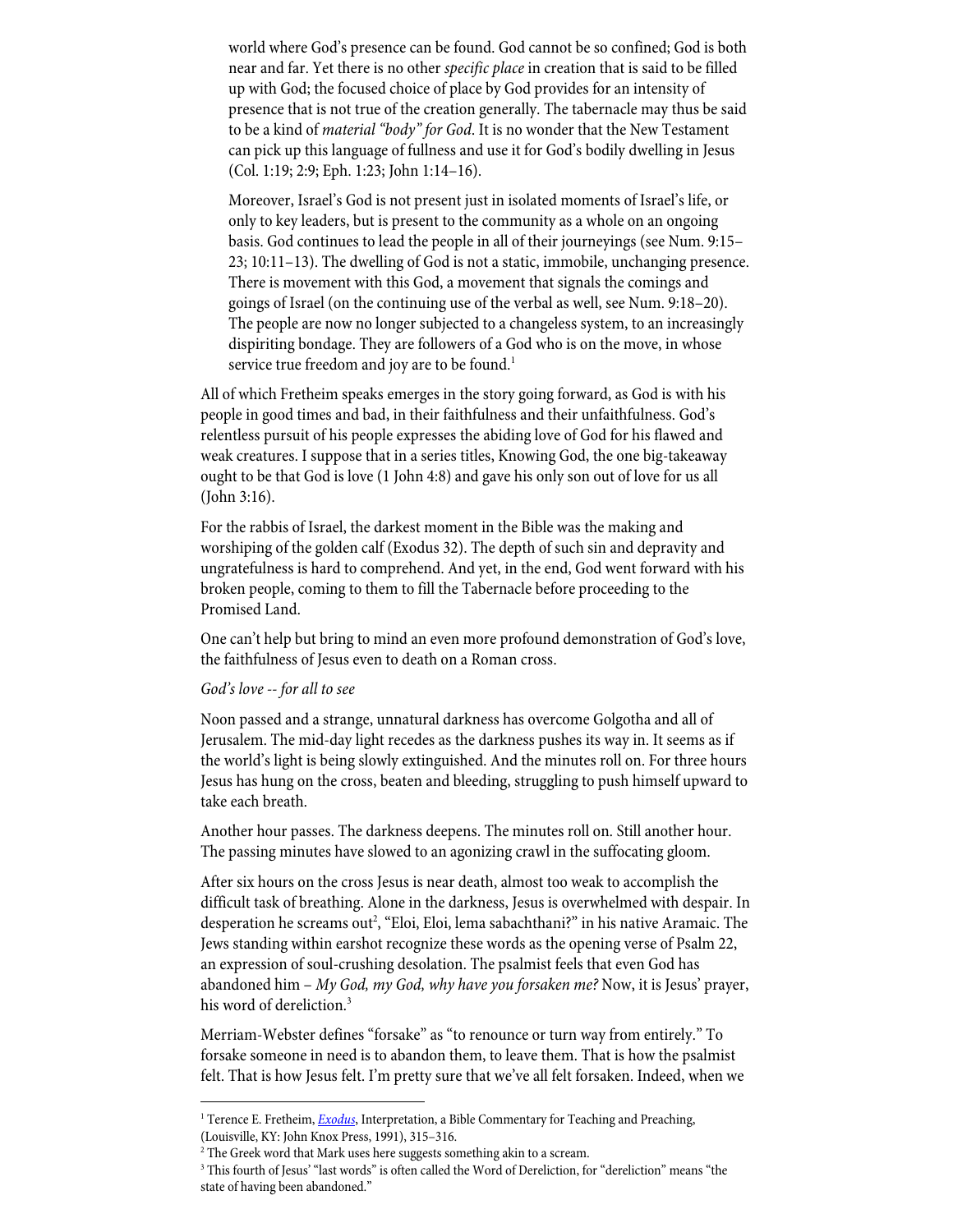come to this word of dereliction, we are tempted to hurry to the resurrection, but we need to stand at the foot of the cross for awhile yet.

### *Forsaken by God?*

There are many ways in which we suffer. Some are physical; some are emotional. But I don't know that any are worse than believing that you are absolutely alone – cut-off, abandoned, forsaken by all, forsaken even by God. But what could it mean to say that Jesus is cut-off from God when, in the next moment, we confess him to be the Second Person of the Trinity. Is there any sense to made of this? What can we learn of Jesus, of God, in this cry of dereliction?

Such love and devotion for us, for humanity, to undertake such a vocation, to suffer in body and spirit . . . for our sake. Honestly, it is a love that we can imaging only in a small part. God loves me this much? I shake my head in wonderment and fall on my knees in gratefulness.

Was Jesus truly cut off from God for our sake, drowning in a dark ocean of sin? Was this what Paul meant when he wrote that "God made him who had no sin to be sin for us" (2 Cor. 5:21)? Did God really turn his back on Jesus? But what then does this do to our confession that Jesus was fully and completely God? Doesn't it rip apart Jesus' two natures? Notice that Jesus is not even speaking of the Father as he often does, but of "God."

I won't pretend to know the answers. But I do know this, Jesus suffered on that cross. He suffered terrible physical pain. He suffered emotionally. He felt abandoned and cutoff, even from God. He suffered and, in this, he revealed the deepest and most important truth about the nature of God. Such is the nature of true love, God-love. And is we are going to come to know God, we must confront this suffering.

But, we ask, if God truly loves us why is there so much suffering in the world? Where is God we ask? What sort of God would allow such a thing? We are like Gideon. When the angel of the LORD shows up and tells Gideon to stay strong because "The LORD is with you," Gideon replies, "But sir, if the LORD is with us, why then has all this happened to us." We would ask the same question of that angel. And, while we cannot fully answer all these questions, the Bible gives us room to say something.

First, suffering is a function of human limitations. We break easily. We get lonely and fearful. We are tempted into bad choices. These limitations are not the result of sin but are simply part of how God made us. In the Garden of Eden, could Adam have climbed a tree, fallen out, and broken his leg. Sure. The laws of physics operated in the Garden. Indeed, we can bet that "subduing" creation (Genesis 1:28) wasn't any easier back then than it is now. Does our sin increase the suffering? Sure. Adam might have been pushed out of the tree. (I won't say by whom, but the candidates were limited).

Second, suffering results from the freedom we are given. From the beginning, God pulled humanity into the work of creation. We are to multiply. There is no magic Godwand for making babies; a man and woman must become one flesh. We are to subdue an untamed and often dangerous planet. It is human gardeners who help beautiful flowers to flourish in ways they never could in the wild. How many varieties of roses have human created? In this wild world, we have been given remarkable freedom to grow and to be challenged. God created a universe into which randomness is woven at every turn. Indeed, at the deepest structures of reality exists a strange, counterintuitive world that seems to be governed by dice as much as by anything. And yet we manage. We still land men on the moon. We still eliminate smallpox. And God is with us in all this.

Finally, suffering also stems from the fact that the Lord God Almighty has chosen to accomplish his purposes through us weak, finite humans. This is the cosmos that God, in his infinite wisdom, *chose* to create. I suppose that God could wave a magic wand and fix all our problems, take away everything that might harm us, but then we would